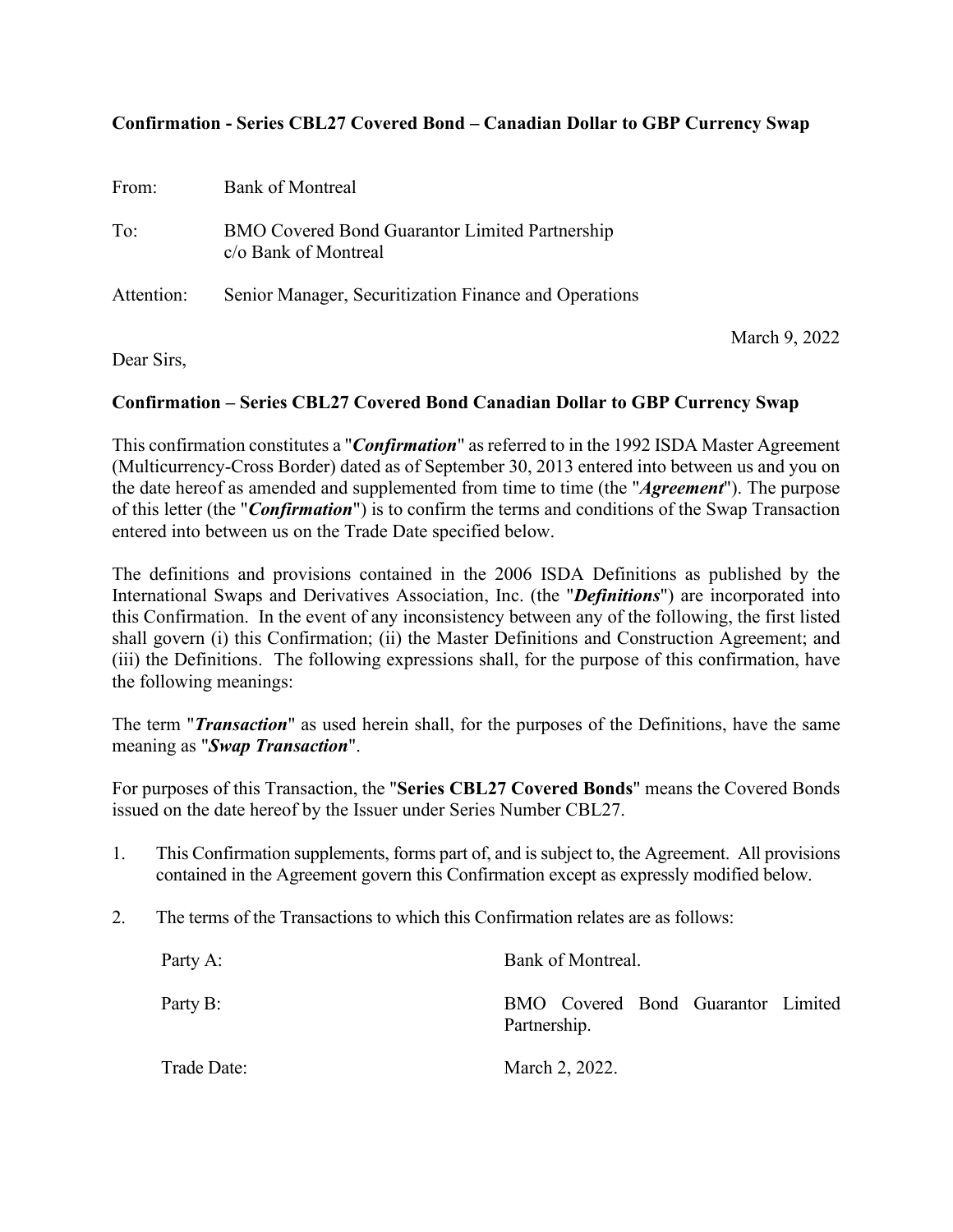| <b>Effective Date:</b>           | The earliest to occur of (i) an Issuer Event of<br>Default (ii) a Guarantor Event of Default,<br>together with the service of a Guarantor<br>Acceleration Notice on the Issuer and on the<br>Guarantor, and (ii) Party A, or any Credit<br>Support Provider from time to time in respect<br>of Party A, no longer having ratings of at least<br>BBB(high) (in respect of DBRS), BBB+ (in<br>respect of Fitch) and Baal (in respect of<br>Moody's), as applicable, in respect of its<br>long-term, unsecured, unsubordinated and<br>unguaranteed debt obligations (or, in the case<br>of Fitch, its long-term issuer default rating). |
|----------------------------------|--------------------------------------------------------------------------------------------------------------------------------------------------------------------------------------------------------------------------------------------------------------------------------------------------------------------------------------------------------------------------------------------------------------------------------------------------------------------------------------------------------------------------------------------------------------------------------------------------------------------------------------|
| <b>Termination Date:</b>         | The earlier of:                                                                                                                                                                                                                                                                                                                                                                                                                                                                                                                                                                                                                      |
|                                  | (1) the Final Maturity Date in respect of the<br>Series CBL27 Covered Bonds, subject to<br>adjustment in accordance with the Other<br>Provisions, but in no<br>shall<br>case<br>the<br>Termination Date be later than March 9, 2028<br>(the "Extended Due for Payment Date"); and                                                                                                                                                                                                                                                                                                                                                    |
|                                  | (2) the final date on which the Security Trustee<br>distributes the proceeds of the Security to the<br>Covered Bondholders in accordance with the<br>Post-Enforcement Priority of Payments<br>following the enforcement of the Security<br>pursuant to Condition 9(b) of the Series<br>CBL27 Covered Bonds.                                                                                                                                                                                                                                                                                                                          |
| <b>Currency Exchange Rate:</b>   | CAD1.6915 per GBP.                                                                                                                                                                                                                                                                                                                                                                                                                                                                                                                                                                                                                   |
| <b>Business Days:</b>            | London, TARGET2 and Toronto.                                                                                                                                                                                                                                                                                                                                                                                                                                                                                                                                                                                                         |
| <b>Calculation Agent:</b>        | Party A.                                                                                                                                                                                                                                                                                                                                                                                                                                                                                                                                                                                                                             |
| <b>Party A Floating Amounts:</b> |                                                                                                                                                                                                                                                                                                                                                                                                                                                                                                                                                                                                                                      |
| Party A Currency Amounts:        | In respect of each Party A Calculation Period,<br>the Principal Amount Outstanding of the<br>Series CBL27 Covered Bonds on the first day<br>of such Party A Calculation Period, such                                                                                                                                                                                                                                                                                                                                                                                                                                                 |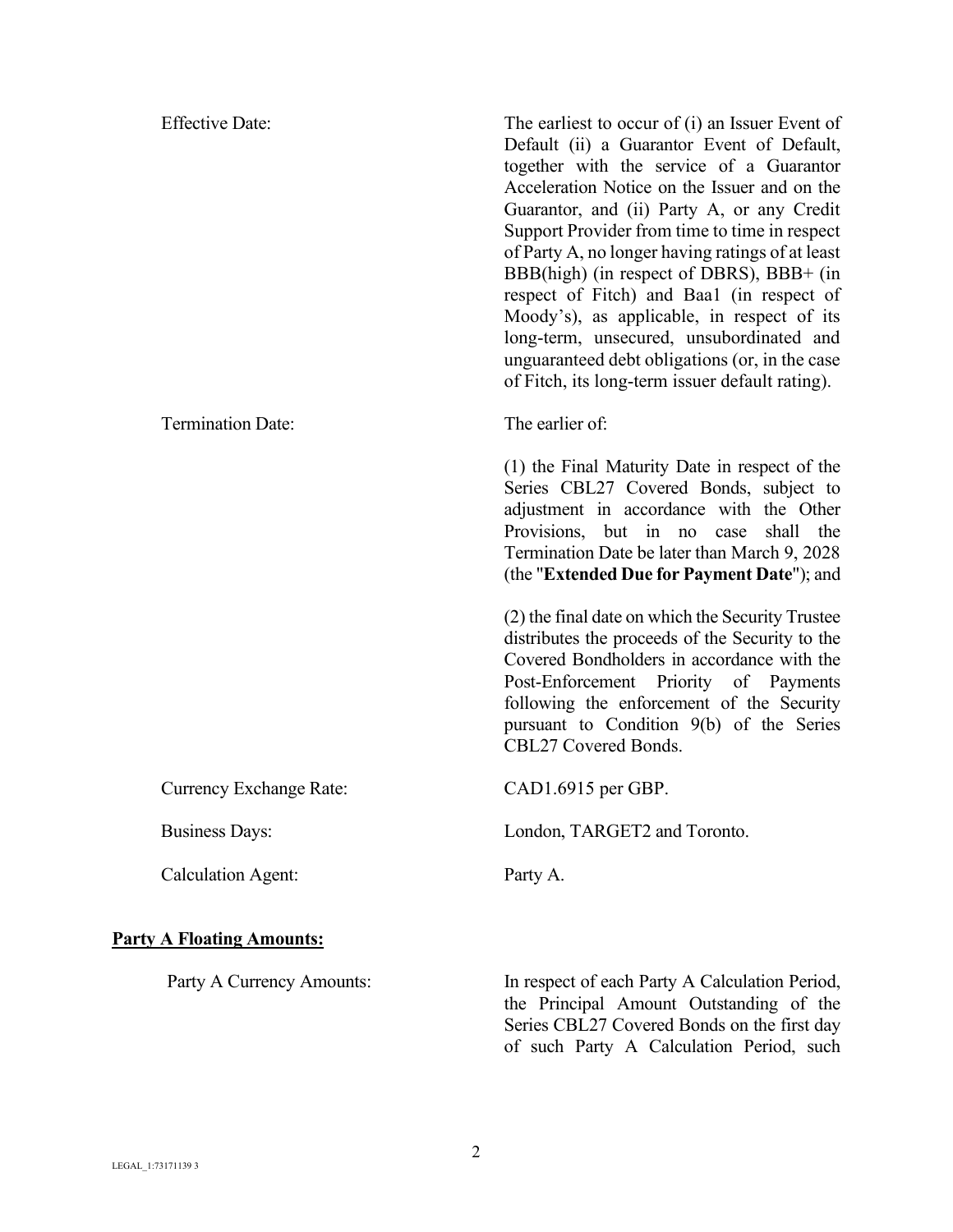Party A Floating Rate Option: GBP-SONIA-COMPOUND.

Party A Spread:

Party A Day Count Fraction: Actual/365 (fixed).

amount to be reduced by any redemption of the Series CBL27 Covered Bonds on that day.

Party A Calculation Periods: Each period from, and including, each Party A Payment Date to, but excluding, the next Party A Payment Date; provided, however, that (a) the initial Party A Calculation Period shall commence on the Effective Date, and (b) the final Party A Calculation Period shall end on, but exclude, the Termination Date.

Party A Floating Rate: Party A Floating Rate Option *plus* Party A Spread.

Designated Maturity: Prior to the Final Maturity Date, 3 months and, thereafter, 1 month

Party A Payment Dates: 0n or prior to the Final Maturity Date for Series CBL27, March 9, June 9, September 9 and December 9 of each year, commencing the first such date after the Effective Date up to and including the Final Maturity Date for Series CBL27, and thereafter, the 9<sup>th</sup> day of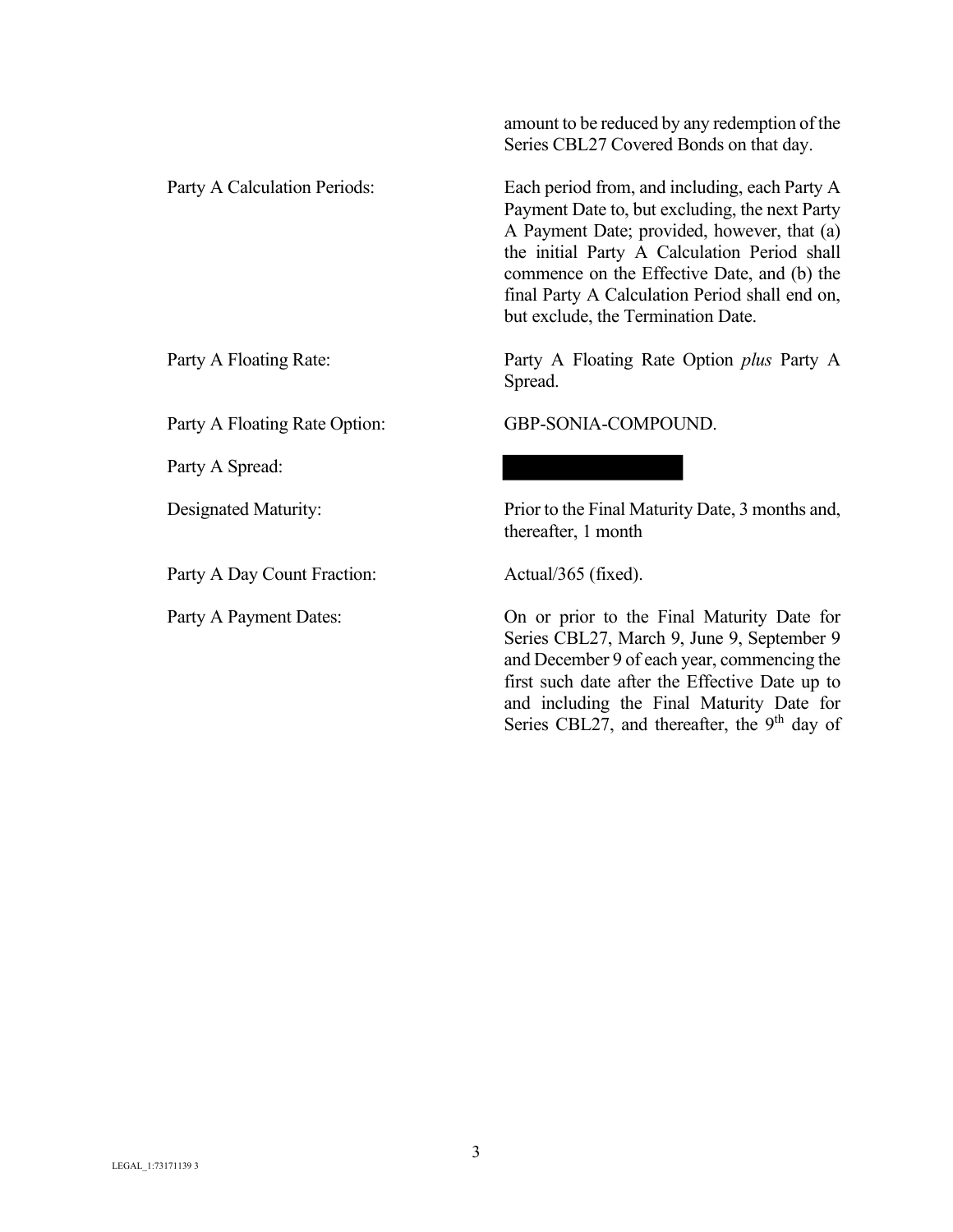|                                     | each month up to and including the<br><b>Termination Date.</b>                                                                                                                                                                                                                                                                 |
|-------------------------------------|--------------------------------------------------------------------------------------------------------------------------------------------------------------------------------------------------------------------------------------------------------------------------------------------------------------------------------|
|                                     | For the avoidance of doubt, there shall be no<br>Party A Payment Date later than the<br><b>Termination Date.</b>                                                                                                                                                                                                               |
| Party A Reset Dates:                | The date falling five London Banking Days<br>prior to the end of each applicable Party A<br>Calculation Period.                                                                                                                                                                                                                |
| Party A Business<br>Day Convention: | Modified Following (adjusted).                                                                                                                                                                                                                                                                                                 |
| Party A Payment Amounts:            | On each Party A Payment Date, Party A will<br>pay to Party B the product of:                                                                                                                                                                                                                                                   |
|                                     | (a) the Party A Currency Amount for the Party<br>A Calculation Period ending on, but excluding,<br>such Party A Payment Date;                                                                                                                                                                                                  |
|                                     | (b) the Party A Day Count Fraction for the<br>Party A Calculation Period ending on such<br>Party A Payment Date; and                                                                                                                                                                                                           |
|                                     | (c) the greater of (i) the Party A Floating Rate,<br>and (ii) $0.00\%$ .                                                                                                                                                                                                                                                       |
| <b>Party B Floating Amounts:</b>    |                                                                                                                                                                                                                                                                                                                                |
| Party B Calculation Amount:         | In respect of each Party B Calculation Period,<br>an amount in Canadian Dollars equal to the<br>Principal Amount Outstanding of the Series<br>CBL27 Covered Bonds on the first day of such<br>Party B Calculation Period (after taking into<br>account any redemption on such day)<br>converted at the Currency Exchange Rate. |
| Party B Calculation Period:         | Shall have the meaning given "Calculation"<br>Period"<br>in the Master Definitions<br>and<br>Construction Agreement.                                                                                                                                                                                                           |
| Party B Payment Dates:              | Each Guarantor Payment Date from and<br>including the Guarantor Payment Date falling<br>on or immediately following the Effective<br>Date, up to, and including, the Termination                                                                                                                                               |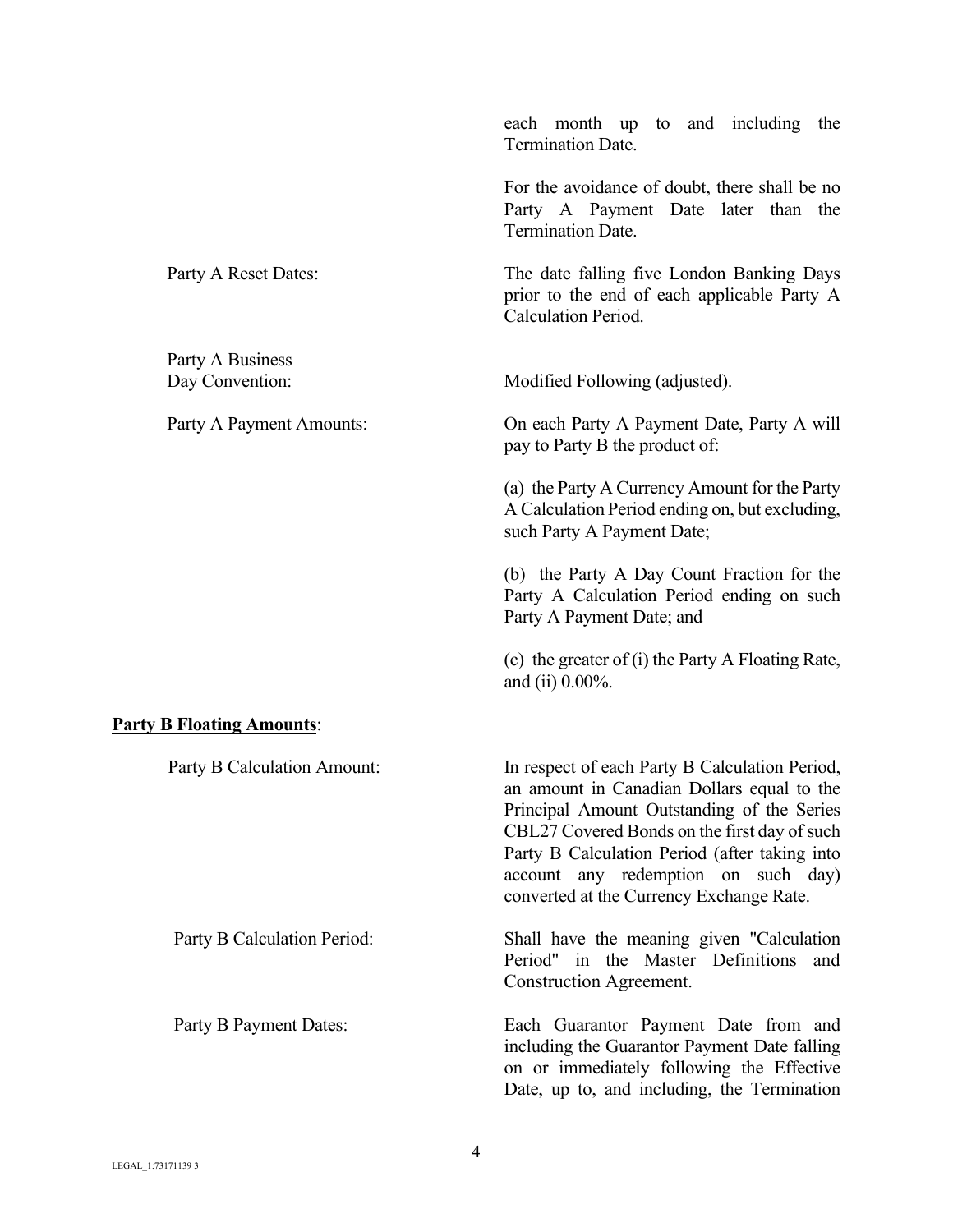Date; provided, however, that (i) in lieu of the Guarantor Payment Date falling on or around the Final Maturity Date, a Party B Payment Date shall instead fall on the Final Maturity Date; and (ii) in lieu of the Guarantor Payment Date falling on or around the Extended Due for Payment Date, a Party B Payment Date shall instead fall on the Extended Due for Payment Date, subject to adjustment in accordance with the Business Day Convention

For the avoidance of doubt:

(a) if the Effective Date falls on a Guarantor Payment Date, then the first Party B Calculation Period shall commence on (and include) the first day of the calendar month immediately preceding the Guarantor Payment Date (or, if the Effective Date occurs before the first Guarantor Payment Date following the drawdown of the Term Advance relating to the Series CBL27 Covered Bonds, the Drawdown Date of such Term Advance) and end on (and exclude) the Effective Date; and

(b) if the Effective Date does not fall on a Guarantor Payment Date, then the first Party B Calculation Period shall commence on (and include) the first day of the calendar month immediately preceding the subsequent Guarantor Payment Date (or, if the Effective Date occurs before the first Guarantor Payment Date following the drawdown of the Term Advance relating to the Series CBL27 Covered Bonds, the Drawdown Date of such Term Advance) and end on (but exclude) the first Party B Payment Date.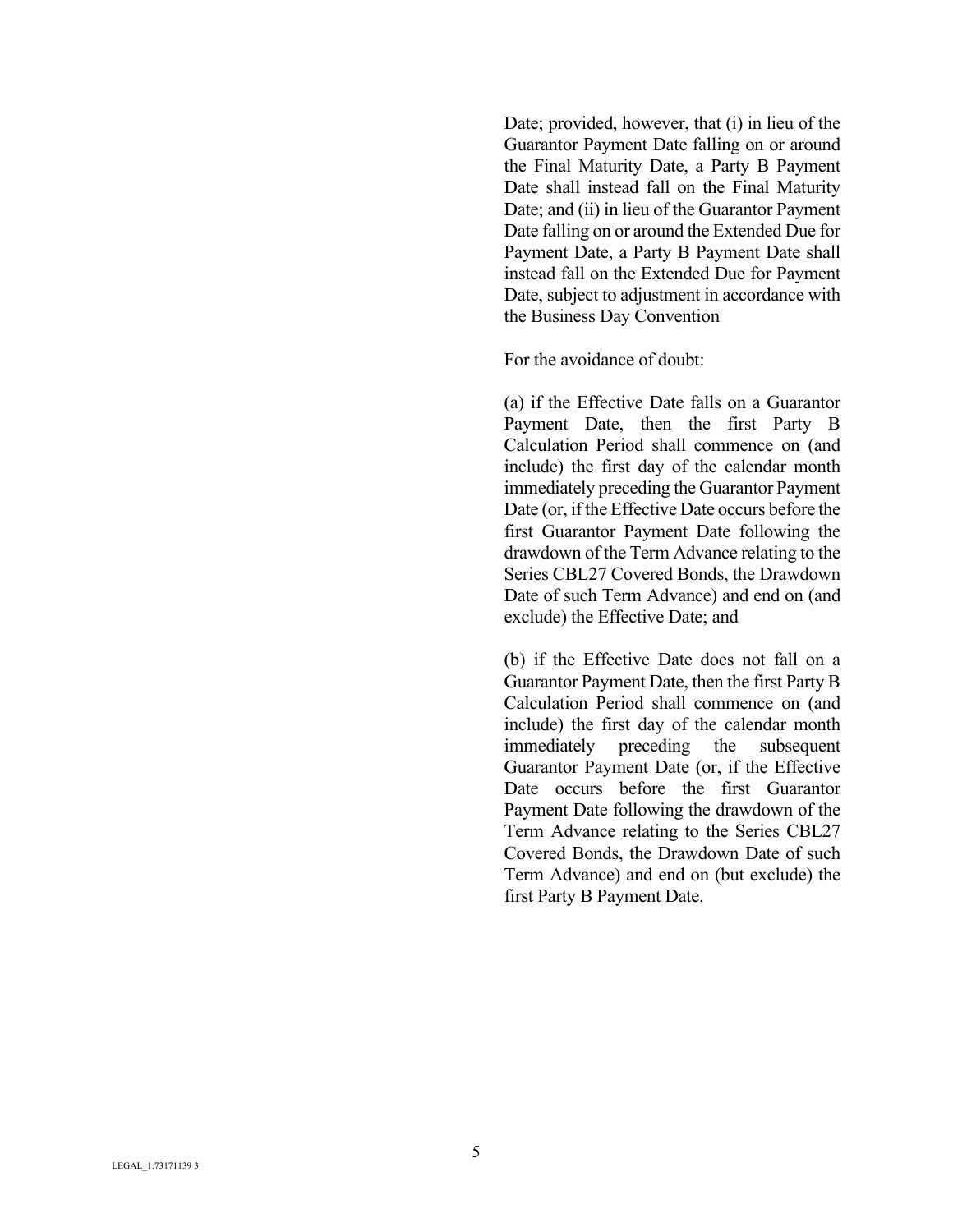Party B Floating Rate Option: CAD-BA-CDOR.

Party B Spread:

Party B Payment Amounts: On each Party B Payment Date, Party B will pay to Party A the product of:

> (a) the Party B Calculation Amount for the Party B Calculation Period ending on, but excluding, such Party B Payment Date;

> (b) the Party B Day Count Fraction for the Party B Calculation Period ending on such Party B Payment Date; and

> (c) the greater of (i) the Party B Floating Rate, and (ii) 0.00%.

Party B Floating Rate: Party B Floating Rate Option *plus* Party B Spread

Designated Maturity: One month; except that (a) in respect of any Party B Calculation Period from, and including the Effective Date, to, but excluding, the first calendar day of the next following month following the Guarantor Payment Date immediately following the Effective Date, Linear Interpolation of between one and two months will apply (for the avoidance of doubt, regardless of the length of any such Party B Calculation Period) and the relevant Reset Date for the purposes of calculating Linear Interpolation for each such Party B Calculation Period shall be deemed to be the Effective Date; (b) in respect of any Party B Calculation Period from, and including, the first day of the calendar month immediately preceding the Final Maturity Date, to, but excluding, the Final Maturity Date, Designated Maturity of one month will apply (for the avoidance of doubt, regardless of the length of any such Party B Calculation Period) and the relevant Reset Date for such Party B Calculation Period shall be deemed to be the first day of the calendar month immediately preceding the Final Maturity Date; (c) in respect of any Party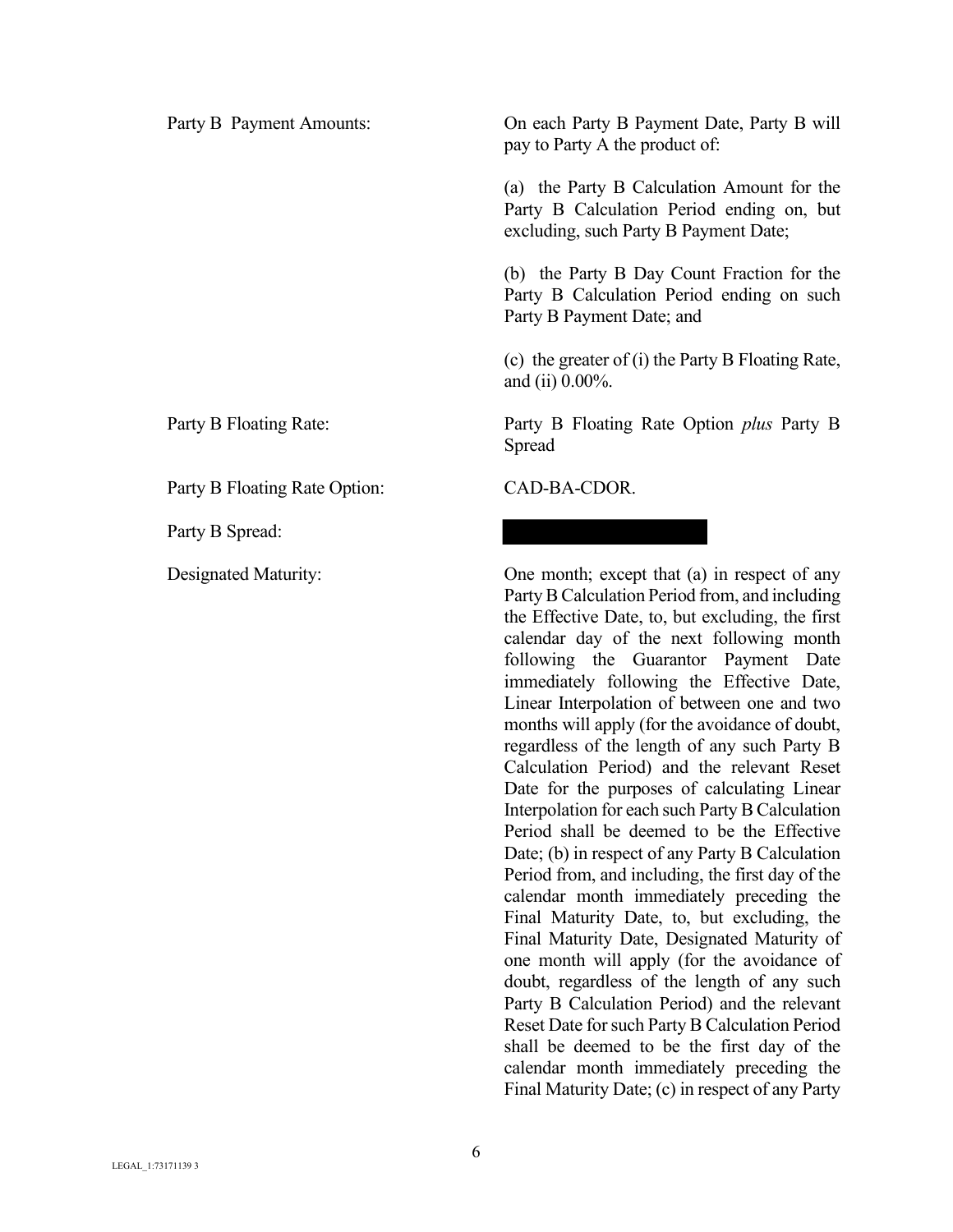|                                  | B Calculation Period from, and including, the<br>Final Maturity Date to, but excluding, the first<br>day of the calendar month immediately<br>following the Final Maturity Date (if<br>applicable), Designated Maturity of one month<br>will apply (for the avoidance of doubt,<br>regardless of the length of any such Party B<br>Calculation Period) and the relevant Reset<br>Date for such Party B Calculation Period shall<br>be deemed to be the first day of the calendar<br>month immediately preceding the Final<br>Maturity Date; and (d) in respect of any Party<br>B Calculation Period from, and including the<br>first day of the calendar month immediately<br>preceding the Extended Due for Payment<br>Date, to, but excluding, the Extended Due for<br>Payment Date, Designated Maturity of one<br>month will apply (for the avoidance of doubt,<br>regardless of the length of any such Party B<br>Calculation Period) and the relevant Reset<br>Date for such Party B Calculation Period shall<br>be deemed to be the first day of the calendar<br>month immediately preceding the Extended<br>Due for Payment Date. |
|----------------------------------|------------------------------------------------------------------------------------------------------------------------------------------------------------------------------------------------------------------------------------------------------------------------------------------------------------------------------------------------------------------------------------------------------------------------------------------------------------------------------------------------------------------------------------------------------------------------------------------------------------------------------------------------------------------------------------------------------------------------------------------------------------------------------------------------------------------------------------------------------------------------------------------------------------------------------------------------------------------------------------------------------------------------------------------------------------------------------------------------------------------------------------------|
| Party B Day Count Fraction:      | Actual/365 (Fixed)                                                                                                                                                                                                                                                                                                                                                                                                                                                                                                                                                                                                                                                                                                                                                                                                                                                                                                                                                                                                                                                                                                                       |
| Party B Business Day Convention: | Modified Following (adjusted)                                                                                                                                                                                                                                                                                                                                                                                                                                                                                                                                                                                                                                                                                                                                                                                                                                                                                                                                                                                                                                                                                                            |
| Party B Reset Dates:             | The first day of each Party B Calculation<br>Period.                                                                                                                                                                                                                                                                                                                                                                                                                                                                                                                                                                                                                                                                                                                                                                                                                                                                                                                                                                                                                                                                                     |
| <b>Interim Exchange:</b>         |                                                                                                                                                                                                                                                                                                                                                                                                                                                                                                                                                                                                                                                                                                                                                                                                                                                                                                                                                                                                                                                                                                                                          |
| Interim Exchange Dates:          | Each Business Day falling on or after the<br>Effective Date and prior to the Final Maturity                                                                                                                                                                                                                                                                                                                                                                                                                                                                                                                                                                                                                                                                                                                                                                                                                                                                                                                                                                                                                                              |

Effective Date and prior to the Final Maturity Date on which any of the Series CBL27 Covered Bonds are redeemed in whole or in part; provided, however, that the first Interim Exchange Date will be the date which is the later of (i) two Business Days following the Effective Date or (ii) the date on which Guaranteed Amounts are otherwise Due for Payment; and provided that, if such Business Day is not a Canadian Business Day, the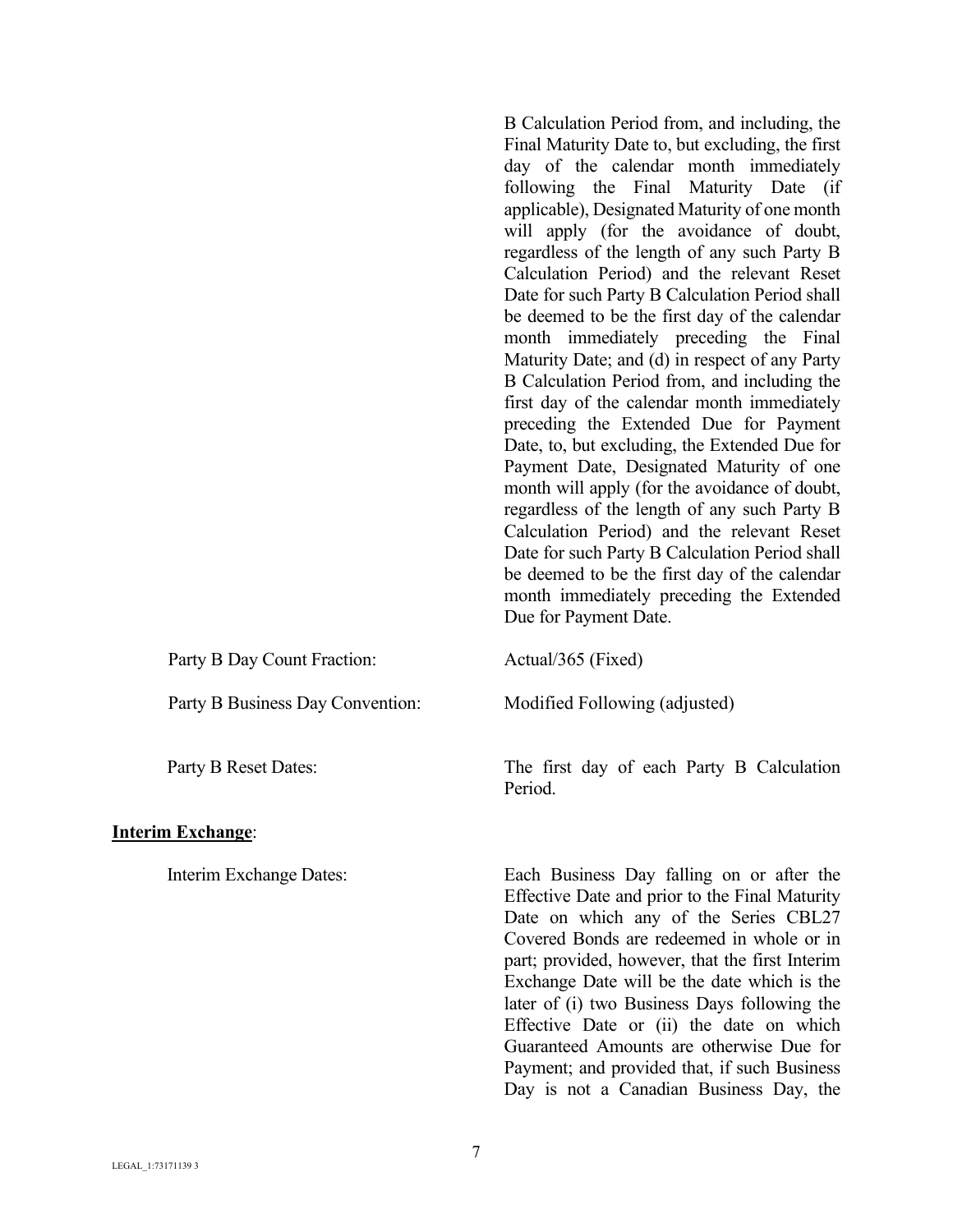|                                  | relevant Party B Interim Exchange Date shall<br>be the immediately preceding Canadian<br>Business Day.                                                                                                                                                                                                                                                                                                                                                                                                                                                                                                                                                                                                                                                                                                                                                                                                                                                                                                                             |
|----------------------------------|------------------------------------------------------------------------------------------------------------------------------------------------------------------------------------------------------------------------------------------------------------------------------------------------------------------------------------------------------------------------------------------------------------------------------------------------------------------------------------------------------------------------------------------------------------------------------------------------------------------------------------------------------------------------------------------------------------------------------------------------------------------------------------------------------------------------------------------------------------------------------------------------------------------------------------------------------------------------------------------------------------------------------------|
| Party A Interim Exchange Amount: | In respect of each Interim Exchange Date, an<br>amount in GBP equal to the amount of the<br>Series CBL27 Covered Bonds to be redeemed<br>on such Interim Exchange Date.                                                                                                                                                                                                                                                                                                                                                                                                                                                                                                                                                                                                                                                                                                                                                                                                                                                            |
| Party B Interim Exchange Amount: | In respect of each Interim Exchange Date, the<br>relevant Redemption Notice Amount for such<br>Interim Exchange Date.                                                                                                                                                                                                                                                                                                                                                                                                                                                                                                                                                                                                                                                                                                                                                                                                                                                                                                              |
| <u>Final Exchange:</u>           |                                                                                                                                                                                                                                                                                                                                                                                                                                                                                                                                                                                                                                                                                                                                                                                                                                                                                                                                                                                                                                    |
| Final Exchange Date:             | Each of: (a) the Final Maturity Date in respect<br>of the Series CBL27 Covered Bonds; (b) each<br>Business Day during the period (if any)<br>commencing on, but excluding, the Final<br>Maturity Date to, and including, the Extension<br>Determination Date (if any and as defined<br>below); (c) each Interest Payment Date from,<br>but excluding, the Extension Determination<br>Date (if any and as defined below) to, but<br>excluding, the Extended Due for Payment<br>Date (if any); and (d) the Extended Due for<br>Payment Date (if any), provided that, if at any<br>time a Redemption Notice (as defined below)<br>is given confirming that the Series CBL27<br>Bonds<br>then<br>Covered<br>outstanding<br>are<br>redeemable in full on a Final Exchange Date,<br>that Final Exchange Date will be the last Final<br>Exchange Date, and provided that, if any such<br>date is not a Canadian Business Day, the<br>relevant Party B Final Exchange Date shall be<br>the immediately preceding Canadian Business<br>Day. |
|                                  | "Extension Determination Date" means the<br>date that is seven calendar days plus two<br>Business Days from, and including, the Final<br>Maturity Date.                                                                                                                                                                                                                                                                                                                                                                                                                                                                                                                                                                                                                                                                                                                                                                                                                                                                            |
| Party A Final Exchange Amount:   | In respect of each Final Exchange Date, an<br>amount in GBP equal to the amount of the<br>Series CBL27 Covered Bonds to be redeemed<br>on such Final Exchange Date.                                                                                                                                                                                                                                                                                                                                                                                                                                                                                                                                                                                                                                                                                                                                                                                                                                                                |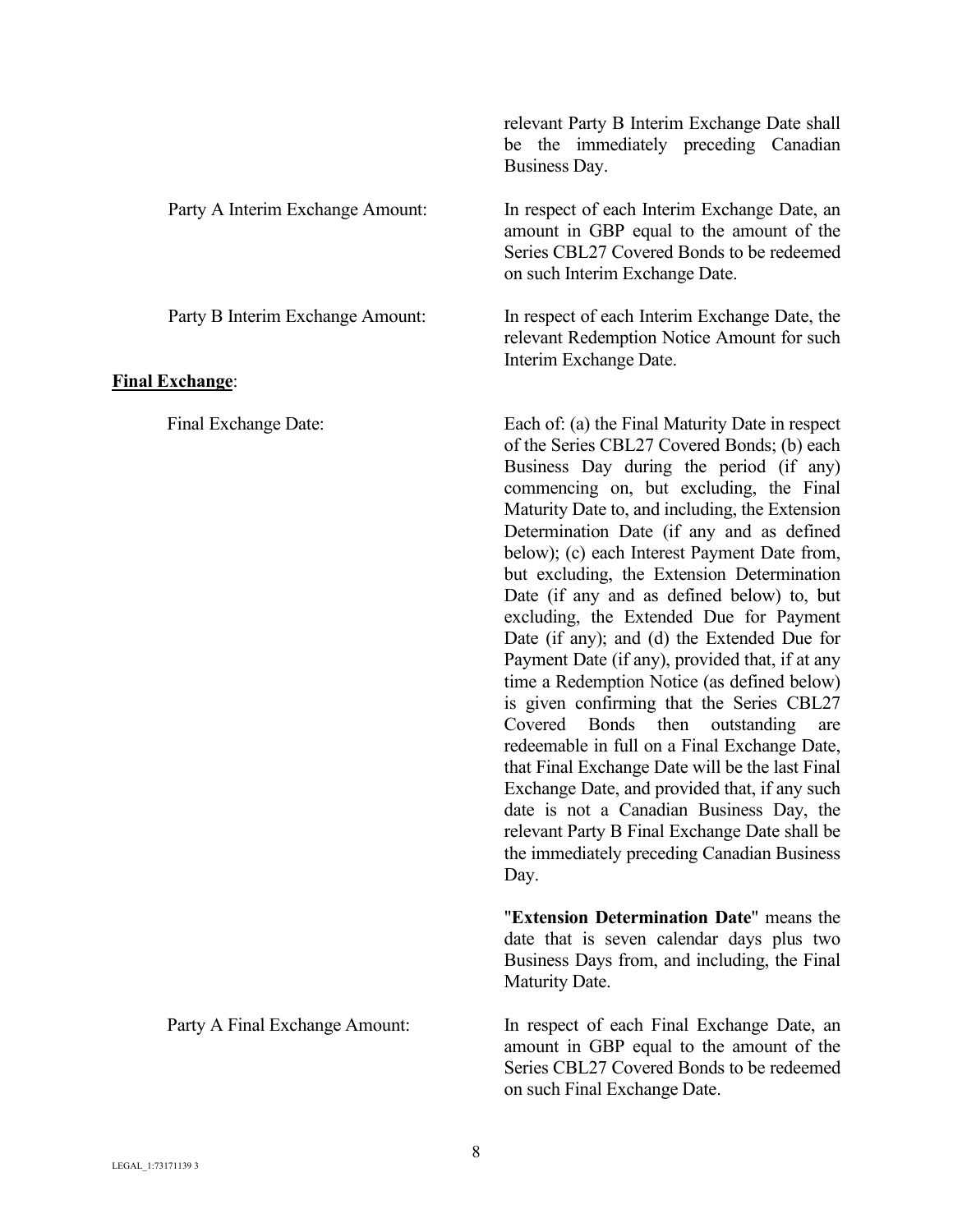3. Account Details:

Payments to Party A

Party B Final Exchange Amount: In respect of each Final Exchange Date, the relevant Redemption Notice Amount for such Final Exchange Date.

in Canadian Dollars: As notified to Party B.

Payments to Party B in GBP: As notified to Party A.

4. Other Provisions

Redemption Notice: Party B, or the Cash Manager acting on Party B's behalf, shall notify Party A of the amount of principal payments to be made on the Series CBL27 Covered Bonds on each Interim Exchange Date and Final Exchange Date (for purposes of calculating payment of any Interim Exchange Amounts and Final Exchange Amounts, respectively). Such notification may be made in respect of an Interim Exchange Date or Final Exchange Date by receipt by Party A of a written confirmation from Party B, or the Cash Manager acting on Party B's behalf, of an irrevocable payment instruction to a bank from Party B to make a payment to Party A in an amount in Canadian Dollars corresponding to the Principal Amount Outstanding in respect of the Series CBL27 Covered Bonds to be redeemed on such Interim Exchange Date or Final Exchange Date converted by Party B by reference to the Currency Exchange Rate on or prior to 5:00 p.m., Toronto time, four Business Days prior to such Interim Exchange Date or Final Exchange Date, as the case may be (a "**Redemption Notice**" and the amount specified in the written confirmation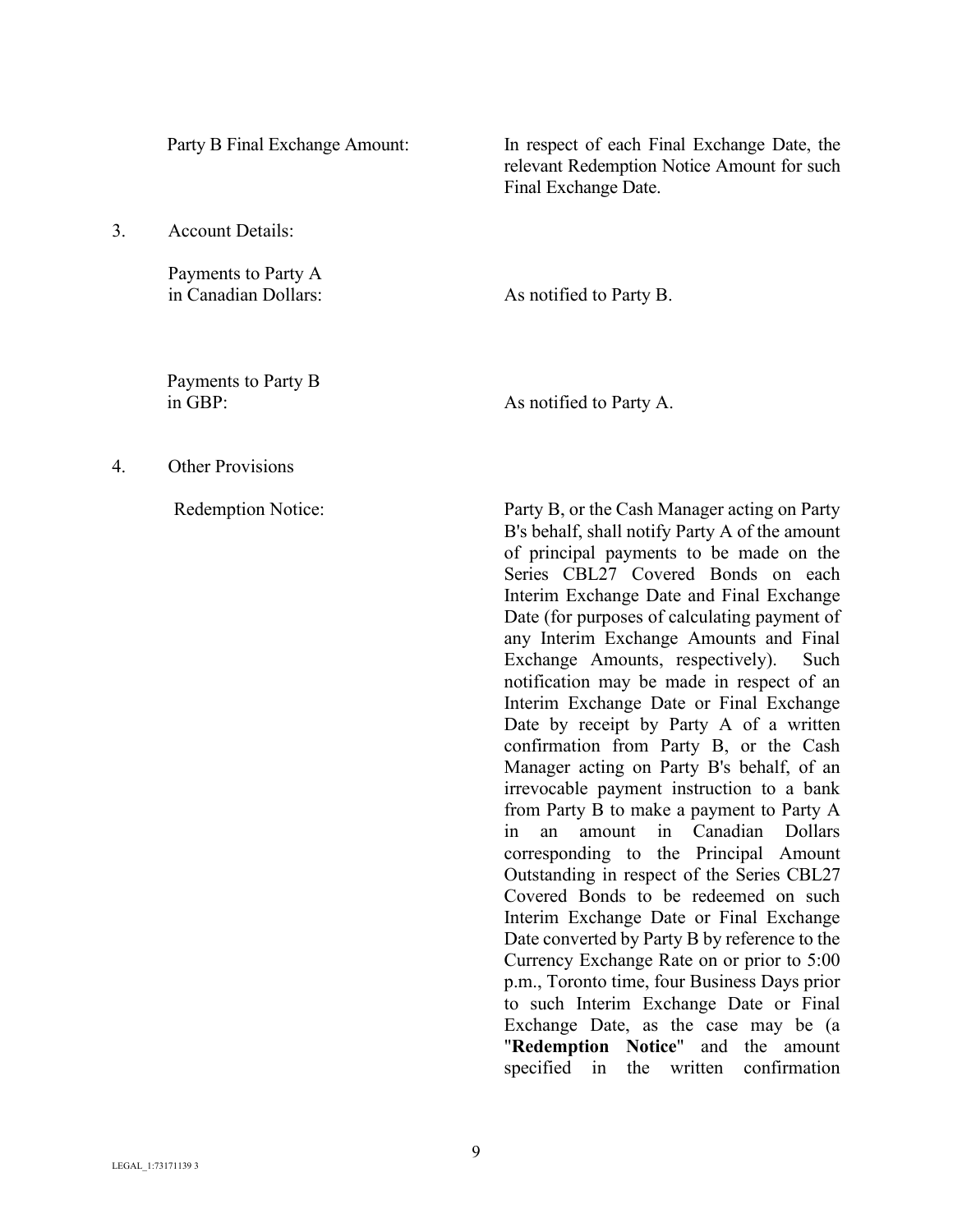### delivered to Party A, the "**Redemption Notice Amount**").

If Party A does not receive a Redemption Notice with respect to any Interim Exchange Date or Final Exchange Date, then the parties will not be required to pay any Interim Exchange Amounts or Final Exchange Amounts, respectively, on such Interim Exchange Date or Final Exchange Date, as the case may be.

In addition, if Party A does not receive a Redemption Notice confirming that the Series CBL27 Covered Bonds are redeemable in full on the Final Maturity Date (and the Covered Bonds are not redeemed in full on or prior to the Extension Determination Date): (i) the Termination Date for this Transaction shall be deemed to be the Final Exchange Date in respect of which a Redemption Notice is given and, taking into account such Redemption Notice and each other Redemption Notice, the sum of all Redemption Notice Amounts equals the Principal Amount Outstanding of the Series CBL27 Covered Bonds as at the Effective Date; (ii) for the avoidance of doubt, Party A's obligation to pay Party A Fixed Amounts shall cease as from the Final Maturity Date and Party A shall from such date be obliged to pay the Party A Floating Amounts to Party B; (iii) for the avoidance of doubt, Party B shall be obliged to continue to pay the Party B Floating Amounts; and (iv) the final Party A Calculation Period and the final Party B Calculation Period shall end on, but exclude, the Termination Date. Without prejudice to the generality of the above provisions, Party B, or the Cash Manager acting on Party B's behalf, shall notify Party A at least two Business Days prior to the Final Maturity Date whether or not the Series CBL27 Covered Bonds will be redeemed (in whole or in part) on the Final Maturity Date and, if they will not be, whether or not the Series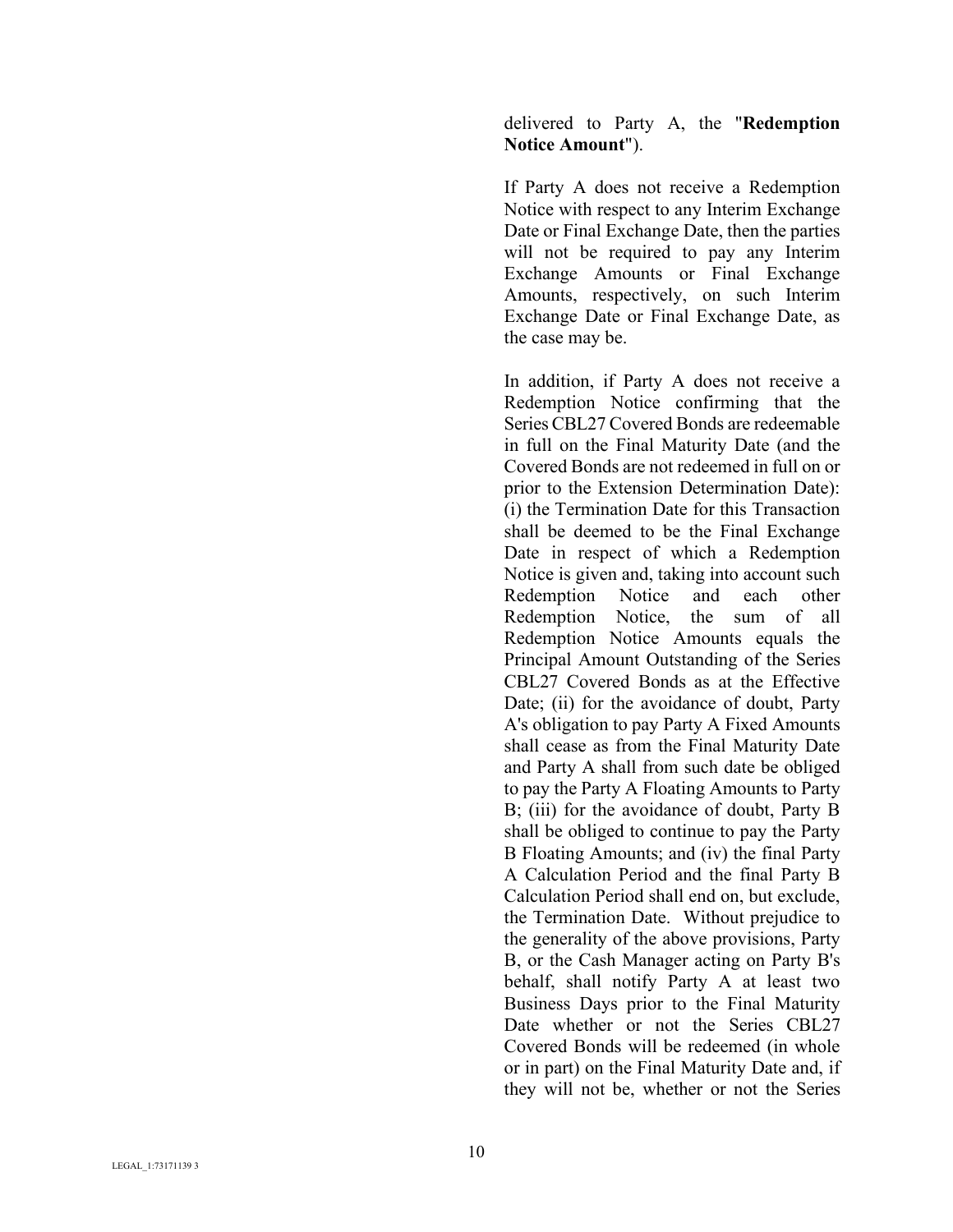CBL27 Covered Bonds will be redeemed (in whole or in part) on or prior to the Extension Determination Date.

If on the Extended Due for Payment Date the sum of all Redemption Notice Amounts specified in Redemption Notices delivered to Party A on or prior to such date is not equal to the Principal Amount Outstanding of the Series CBL27 Covered Bonds as at the Effective Date (such difference, the "**Redemption Shortfall**"):

(i) Party A will pay to Party B an amount in GBP equal to such Redemption Shortfall; and

(ii) Party B will pay to Party A the Canadian Dollar equivalent of the Redemption Shortfall, converted at the Currency Exchange Rate.

For purposes of calculating any amount due under Section 6(e) of the Agreement in respect of a Termination Event that occurs during the period from, but excluding the Final Maturity Date to, and including the Extension Determination Date, the Termination Date shall be deemed to be the Final Maturity Date, unless Party B or the Cash Manager has determined as of that date that Party B has insufficient funds to pay the Guaranteed Amounts, in which case the Termination Date shall be deemed to be the Extended Due for Payment Date (subject as provided above).

Party B agrees as soon as reasonably practicable after a Redemption Notice has been given to advise Party A by telephone (or email if provided in the notice details below) of the fact of such Redemption Notice; provided, however, that the failure by Party B, or the Cash Manager acting on Party B's behalf, to do so shall not affect the validity of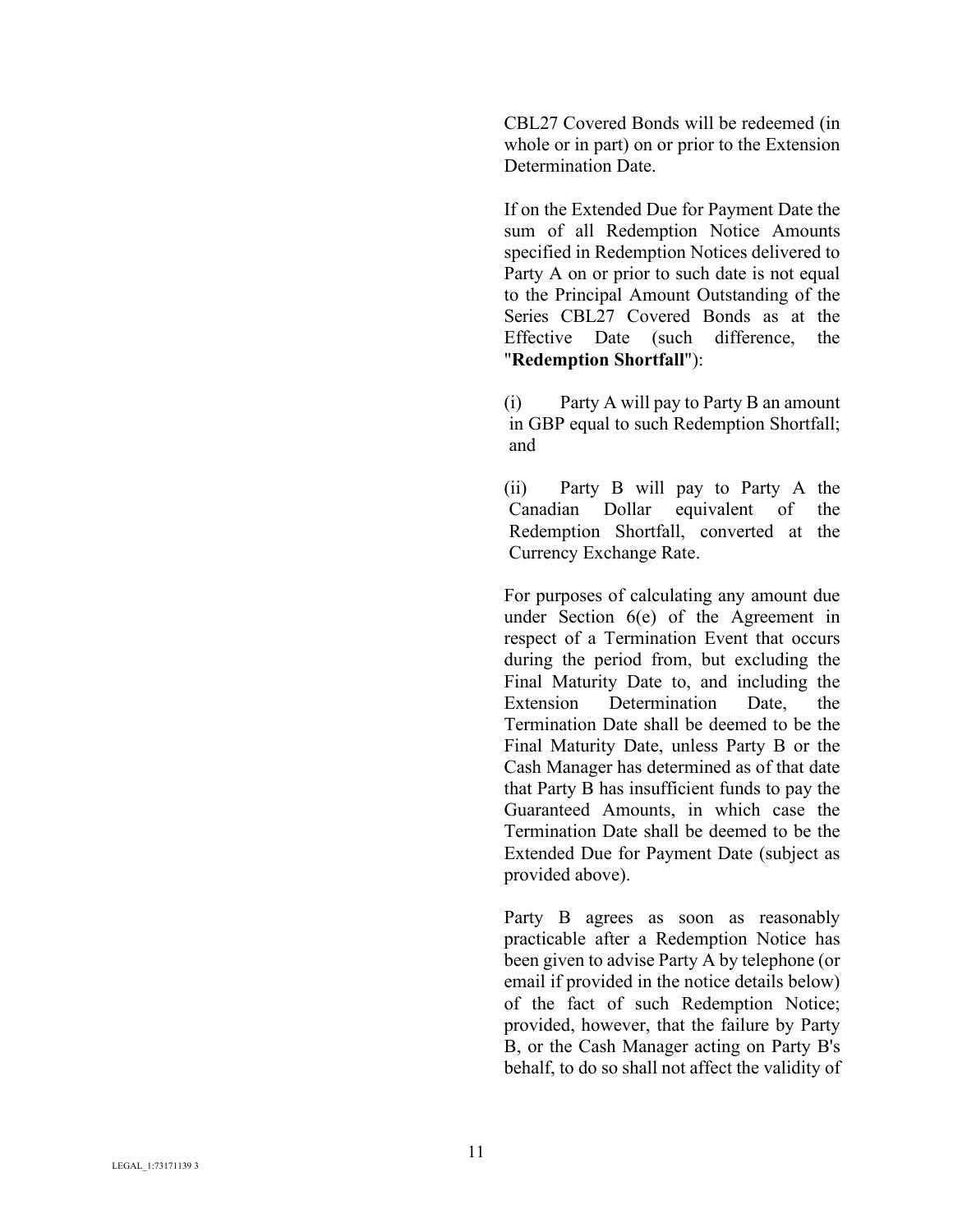Reduced Payments: In the event that any payment made by Party B to Party A under this Transaction is less than the amount which Party B would be required to pay Party A (but for Part 5(s) of the Schedule to the Agreement), the payment obligation of Party A to Party B shall be reduced by a percentage equivalent to the percentage reduction in Party B payments since the corresponding Party A Payment Date or Party B Payment Date (as applicable). For the avoidance of doubt, the payment of such a reduced amount by Party A shall not constitute a breach of the payment obligations specified in Section 2(a)(i) of the Agreement.

any Redemption Notice under the Transaction evidenced by this Confirmation.

5. Notification to Party A

For the purpose of making any determination or calculation hereunder, the Calculation Agent may rely on any information, report, notice or certificate delivered to it by the Cash Manager or Party B, and the Calculation Agent shall not be liable for any error, incompleteness or omission regarding such information.

Party B, or the Cash Manager acting on its behalf, shall notify Party A of the amount of principal payments to be made on the Series CBL27 Covered Bonds on each Interest Payment Date no later than one (1) Business Day prior to such Interest Payment Date.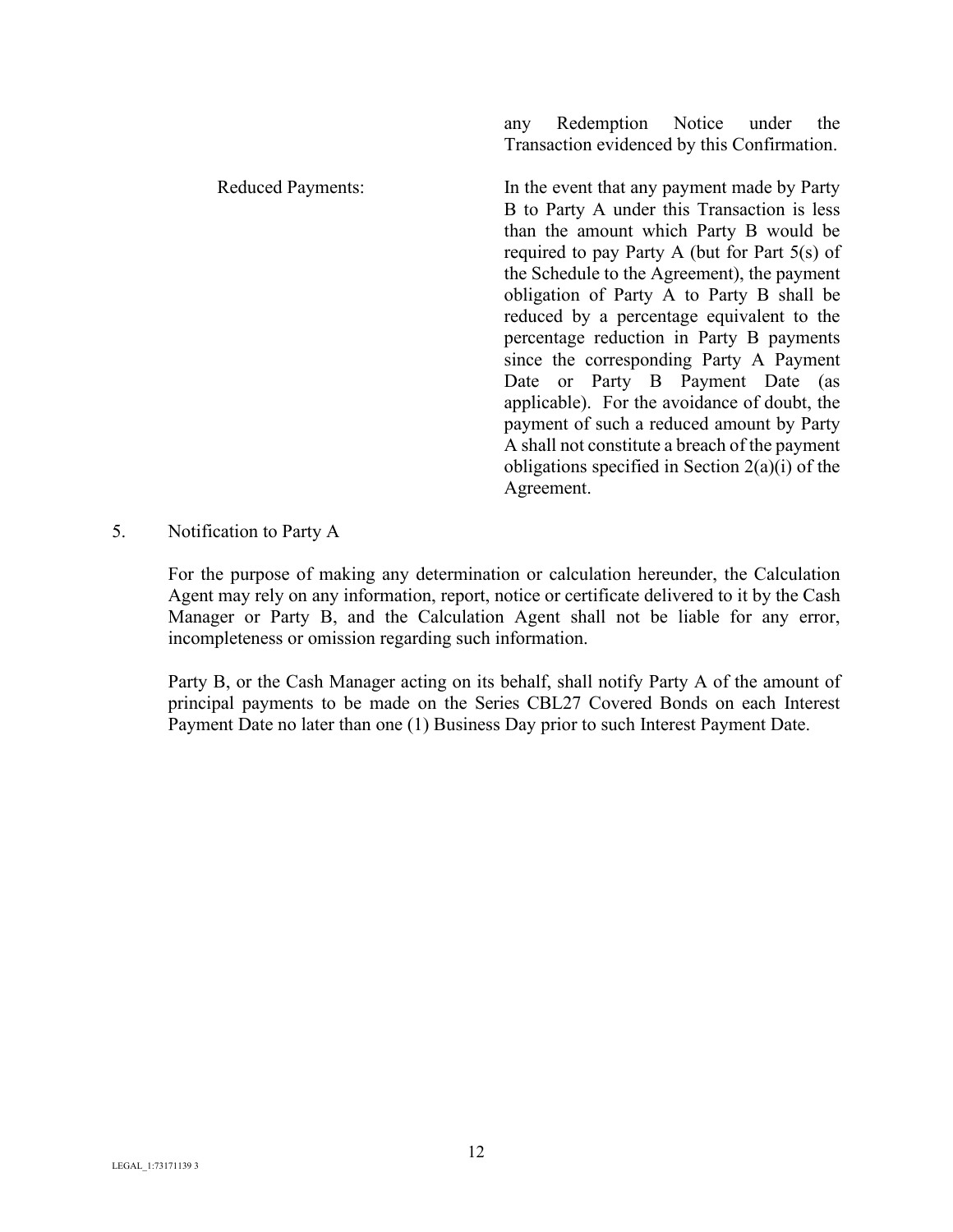# 6. Notice Details:

| Party A:                         | <b>Bank of Montreal</b>                                                                                                 |
|----------------------------------|-------------------------------------------------------------------------------------------------------------------------|
| Address:                         | 250 Yonge Street, 10th Floor, Toronto, Ontario M5B 2L7                                                                  |
|                                  | Facsimile Number: (416) 552-7905/7926                                                                                   |
| Telephone Number: (416) 552-7442 |                                                                                                                         |
| Attention:                       | Senior Manager, Confirmations                                                                                           |
| Party B:                         | <b>BMO Covered Bond Guarantor Limited Partnership</b>                                                                   |
| Address:                         | c/o Bank of Montreal, 10 <sup>th</sup> Floor, 1 First Canadian Place, 100 King<br>Street West, Toronto, Ontario M5X 1A1 |
| Facsimile Number:                | $(416)$ 867-4166                                                                                                        |
| Attention:                       | Senior Manager, Securitization Finance and Operations                                                                   |